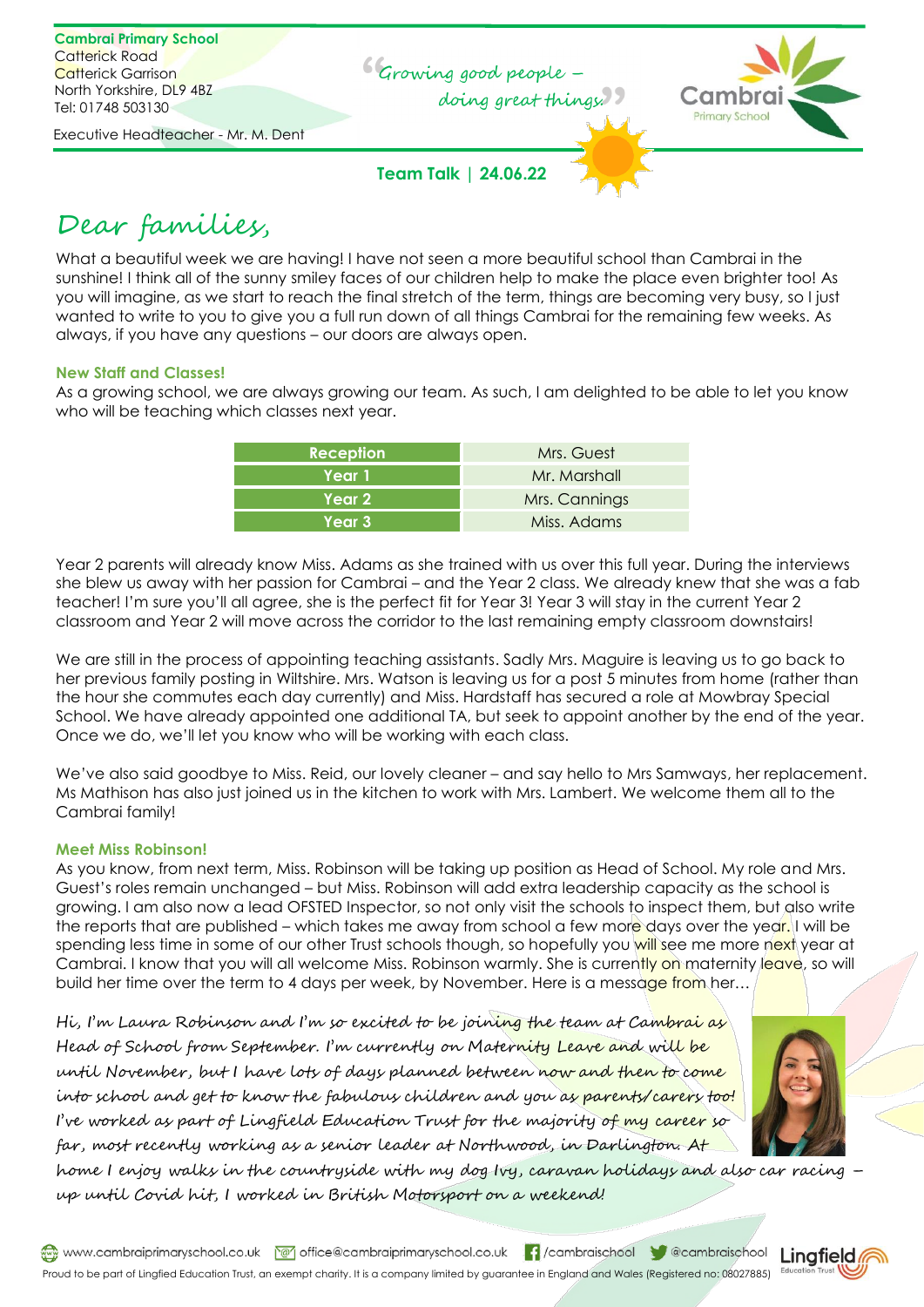I've been blown away by the kindness and positive attitudes shown by the children I have met already and have been made to feel so welcome by the fantastic staff at Cambrai, I can't wait to get started!

# **Olympic Charity Event**

We are absolutely blown away by the £1283.85 which we raised last week as part of our Olympic athlete event! Cambrai families never cease to amaze us – as even during the toughest times, you always show kindness and compassion. Our lovely charity wall in the entrance is awash with your generosity over the year. Not only do our children live up to our strap line of being 'good people' – it's so lovely to lead a school where our families do too. Thank you all so much!

## **Uniform Update**

Over time we've had a few suppliers for our uniform – but choices are limited as not many suppliers do the grey primary sized jumpers! The current 'thick' jumpers are available from our current supplier, but Lottie, one of our parent governors, has found that the previous supplier also still stocks the thinner jumpers that many of you also liked. They look very similar so we are happy with whichever uniform you choose. I've updated the links on the website to give you the choice of both providers.

We've also decided that to mark the occasion of our first class becoming juniors by getting them all a school tie! This is not a compulsory part of the uniform, but if children want to wear their tie with their polo shirts or 'proper' shirts, they can do. It's your choice! Going forwards, only juniors will be able to wear ties to show that they are the 'Juniors!'

In September, we will continue to ask children to come to school in their PE kits on PE days – it really does save so much time at the beginning and end of PE lessons. We will, however, be a little stricter on what this consists of – as some children currently don't always wear a PE kit that identifies them as being part of the school. The table below should help:

| Normal Day (from website info)                                                                                                                                                                                                                                                                                                                                                       | PE Day (to be shared in September)                                                                                                                                                                                                                                                                             |
|--------------------------------------------------------------------------------------------------------------------------------------------------------------------------------------------------------------------------------------------------------------------------------------------------------------------------------------------------------------------------------------|----------------------------------------------------------------------------------------------------------------------------------------------------------------------------------------------------------------------------------------------------------------------------------------------------------------|
| <b>Black school shoes</b><br>$\bullet$<br>A school grey jumper or cardigan, black<br>$\bullet$<br>skirt, black pinafore or black school trousers,<br>with white polo shirt or shirt.<br>. In summer, children can choose to wear a<br>green gingham dress, or black short<br>trousers.<br>• NEW – Junior children are able to wear a<br>school tie if they wish (provided by school) | School jumper (they take this off for PE)<br>Plain or school logo white polo or scoop<br>$\bullet$<br>neck t-shirt<br>Plain black PE shorts or tracksuit bottoms (no<br>$\bullet$<br>stripes or other colours please)<br>Trainers (as plain as you can - no luminous<br>$\bullet$<br>colours). Black is ideal. |

As a primary school, we also share our expectations on our website regarding haircuts and jewellery. As a reminder, it says:

- children to have smart haircuts, and strongly discourage radical designs, such as tramlines, patterns, colored dyes, 'rats tails' or 'skinheads'. The Executive Headteacher reserves the right to decide if a haircut is 'radical'.
- Children are not allowed jewelry other than a watch and a single stud in each ear, which must be removed or covered for PE

Can I also remind parents that we do not expect children to wear makeup at primary school. This includes nail varnish. This is in line with almost all other primary schools.

#### **Uniform Bank**

This year we have been collecting uniform from families in preparation for creating a 'uniform bank'. This bank would allow parents to come and choose used uniform, which is still in great condition, for a donation of your choice. This will be managed by Lottie, one of our parent governors. We've agonized how to organize this – but we think that affording those families who have children who receive the government 'pupil premium' funding will be invited first to come in to school to see if they would like anything, with it

www.cambraiprimaryschool.co.uk Moj office@cambraiprimaryschool.co.uk || /cambraischool | @cambraischool Linafield Proud to be part of Lingfied Education Trust, an exempt charity. It is a company limited by guarantee in England and Wales (Registered no: 08027885) <sup>Edu</sup>

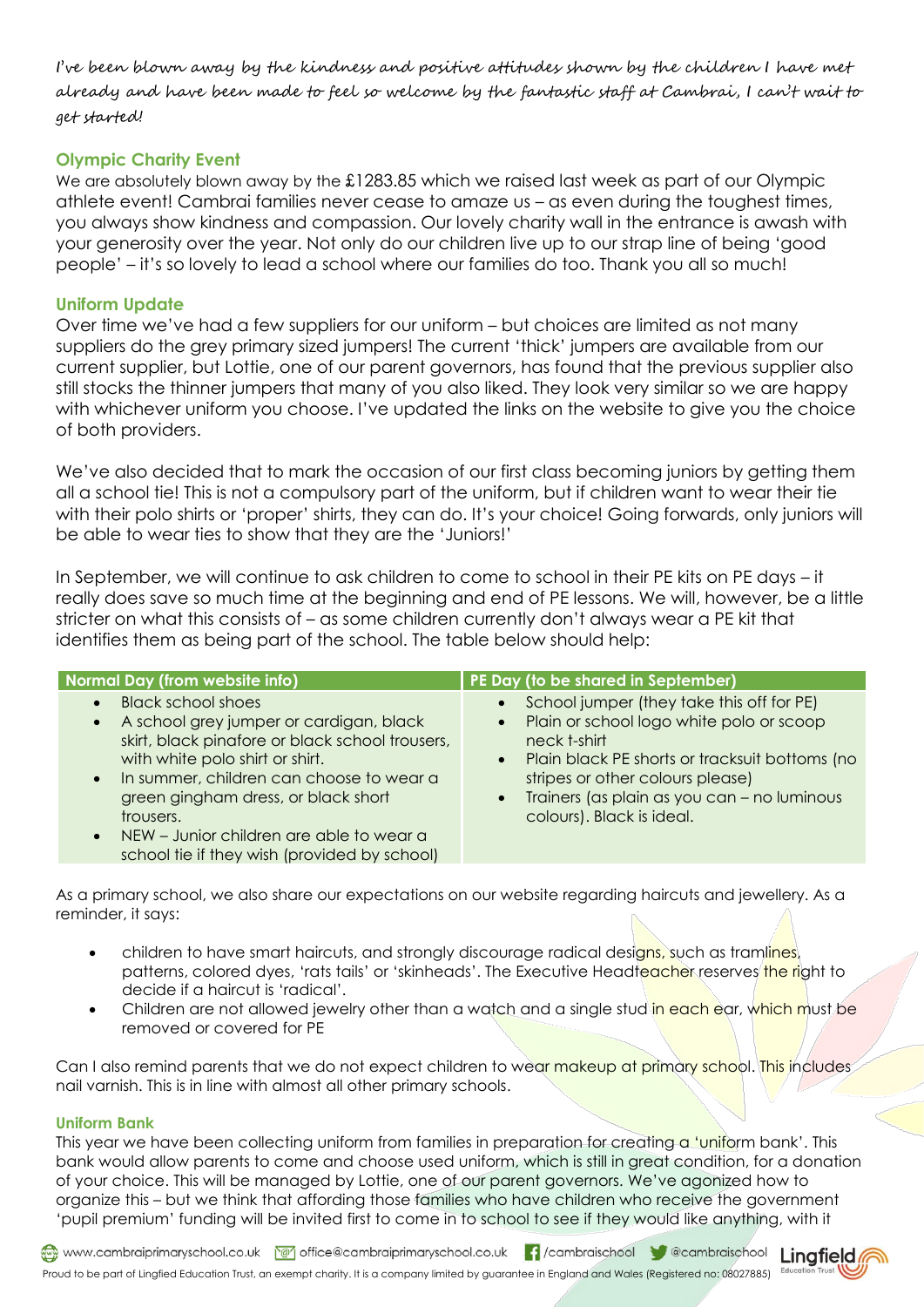being open house the night afterwards. Families invited to night 1 will get an email from the office. Equally, if you can't attend, but want us to look for something for you, please just reply back to the email and we will see what we can do.

Please keep sending in any uniform – so that we can keep restocking – particularly at the end of the year for the September date.

#### **Dates:**

**Invite Only:** Tuesday  $5<sup>th</sup>$  July 3pm – 3.45pm **Open House:** Wednesday 6<sup>th</sup> July 3pm -3.45pm **Open House:** Tuesday 6<sup>th</sup> September 3pm – 4pm

There is also an opportunity to visit Store House and Influence Church in Richmond to support with uniform. They have a provisional date of 9<sup>th</sup> August – so look out for information on their website and social media. We will send our school jumpers there too.

### **School Trips**

This year has seen us tentatively 'get back to normal' in so many ways. Because over the year, rules and guidance has progressively changed and loosened, we weren't in a position to plan a full year in advance – this will be our intention next year. In September, we aim to nail down the key dates for families for the full year – class assemblies, performances, trips, parents evenings etc. – so that you can plan accordingly. We know that some things have felt a little last minute – and that is not how we want to work! The Year 1 trip, I appreciate, has come as a bit of a surprise to some. Sadly, as Catterick is so far away from lots of the exiting places that we want to take our children to, the transport costs are so high! There really aren't too many things to go and visit in the immediate locality that links to what we teach our children. We do subsidise these trips, but as you would imagine, we just simply are not able to pay for all children, all of the time. If you ever need help, or worry about paying for these activities, please speak to myself or Mrs. Guest and we will always help.

| Event                                                                | Which classes     | Date / Time                                   | Further Info                                                                                                                                                           |
|----------------------------------------------------------------------|-------------------|-----------------------------------------------|------------------------------------------------------------------------------------------------------------------------------------------------------------------------|
| School Reports out                                                   | All classes       | Friday 8 <sup>th</sup> July                   |                                                                                                                                                                        |
| <b>Parents Open</b><br>Evening                                       | All classes       | Wednesday<br>13th July 315pm                  | Come and see your child's wonderful work.<br>There will also be an opportunity to meet<br>the next years' class teacher.                                               |
| <b>Trip to Life Centre</b>                                           | Year 1            | Wednesday<br>29th June                        | We provide lunch. Uniform and water bottle<br>please.                                                                                                                  |
| <b>Trip to Newcastle</b>                                             | Year <sub>2</sub> | Thursday 7th<br>July                          | We provide lunch. Uniform and water bottle<br>please.                                                                                                                  |
| <b>School Sleepover</b>                                              | Year 2            | Friday 8 <sup>th</sup> July                   | Mrs. Cannings will send out more info                                                                                                                                  |
| Move Up Days and<br>welcome to our new<br><b>Reception starters.</b> | All               | 11 <sup>th</sup> and 12 <sup>th</sup><br>July | Children spend the day with their new<br>teachers                                                                                                                      |
| <b>Water Fun Morning</b>                                             | All classes       | Thursday 21st<br>July                         | Children are able to bring in their water<br>guns. Please bring in their PE kit to change<br>into after for the Sports Day! Suitable<br>footwear for getting wet also. |
| <b>Sports Day</b>                                                    | All classes       | Thursday 21st<br>July                         | From 2pm parents are invited to attend.                                                                                                                                |
| <b>School closes for</b><br>summer                                   | All classes       | Friday 22nd July                              | Non Uniform Day!                                                                                                                                                       |
| <b>School Reopens for</b><br><b>Autumn Term</b>                      | All Classes       | Wednesday 7th<br>September                    |                                                                                                                                                                        |

#### **Remaining Term Dates**

#### **Term Dates 2022/23**

These have been on our website for some time, but we did need to add one more PD as this is a PD that all schools from across our Trust attend. With 10 schools and around 500 staff, you will imagine that wasn't an easy thing to organise! The updated calendar is now online, with the only change being the additional PD day being added for Wednesday 4th January 2023. Children return on Thursday 5th January**.** 

#### **School Results**